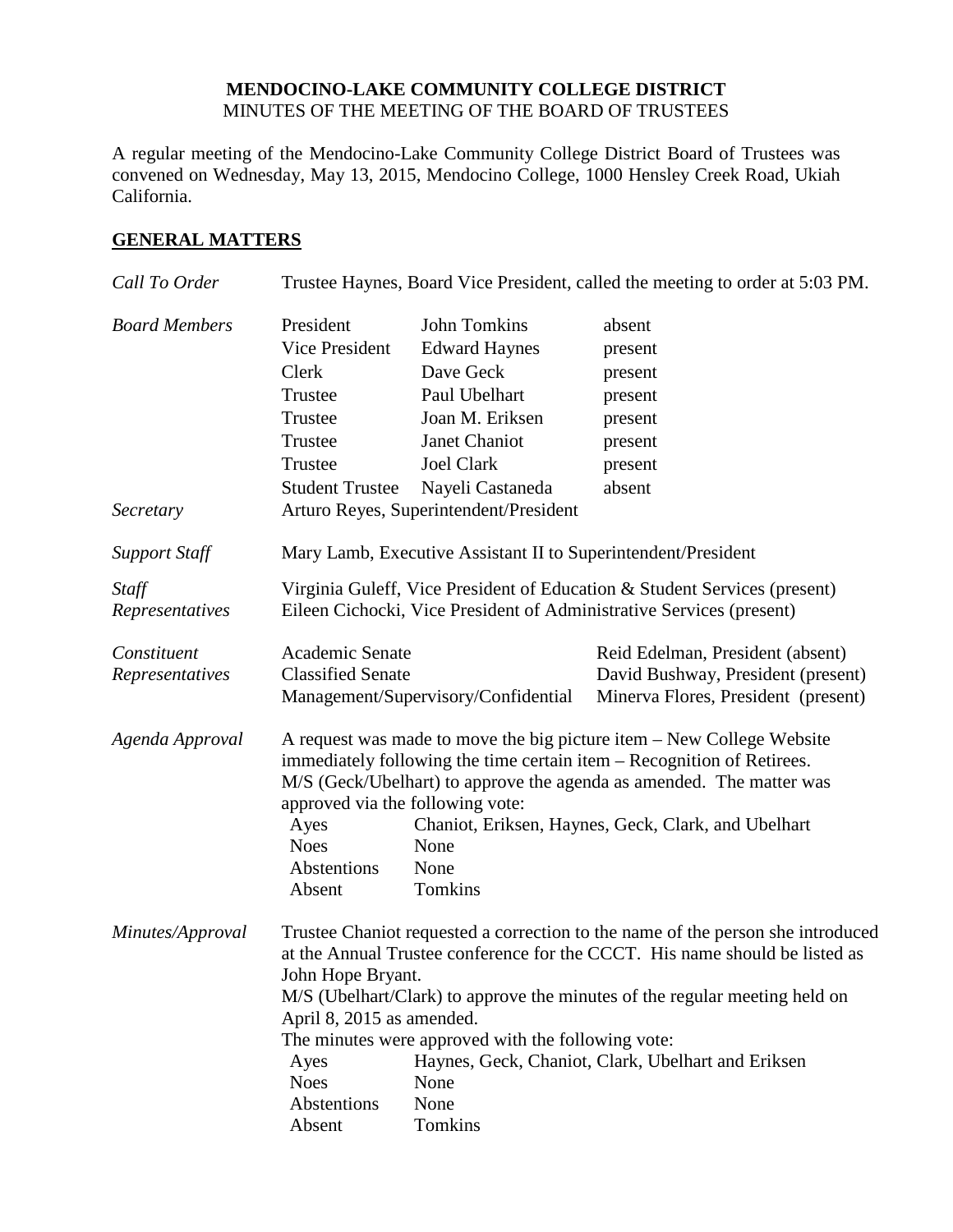*Public Comments* Trustee Ubelhart congratulated Trustee Chaniot on her new role as CCCT President.

# **PRESIDENT'S REPORT**

A written report was submitted by Superintendent/President Reyes. The following was offered in addition:

- The Annual Trustees conference was incredible.
- The Equity Summit held in Los Angeles and hosted by the Community College League of California was wonderful experience. A three member team from Mendocino College attended.
- The college will be submitting an application for a Hispanic Serving Institution grant within the next week. The grant would afford us the opportunity to create an exceptional first-year experience for our students.
- There will be a presentation on the new website later and it is wonderful. It is a real tribute to our staff especially given all the work involved in moving and updating the content included on the new site.
- Commencement will be on May  $22<sup>nd</sup>$ . Please let us know if you will not be able to attend.

# **CONSENT AGENDA**

M/S (Clark/Ubelhart) RESOLVED, That the Mendocino-Lake Community College District Board of Trustees does hereby approve the Consent Agenda as presented/amended with the following vote:

Ayes Haynes, Geck, Chaniot, Clark, Ubelhart and Eriksen Noes None Abstentions None Absent Tomkins

Items with an asterisk \* were approved by one motion as the Consent Agenda.

## **Personnel**

| $Employment -$                            | *RESOLVED, That the Mendocino-Lake Community College District Board of                                                                                                                                                                                                     |
|-------------------------------------------|----------------------------------------------------------------------------------------------------------------------------------------------------------------------------------------------------------------------------------------------------------------------------|
| Short-Term                                | Trustees does hereby ratify the employment of the short-term employees as                                                                                                                                                                                                  |
| <b>Employees</b>                          | submitted and presented at the meeting.                                                                                                                                                                                                                                    |
| $Employment -$                            | *RESOLVED, That the Mendocino-Lake Community College District Board of                                                                                                                                                                                                     |
| <b>Summer Session</b>                     | Trustees does hereby approve the employment of the 2015 summer session                                                                                                                                                                                                     |
| 2015 Faculty                              | faculty as submitted and presented at the meeting.                                                                                                                                                                                                                         |
| <i>Volunteers</i>                         | *RESOLVED, That the Mendocino-Lake Community College District Board of<br>Trustees does hereby approve the list of Volunteers as submitted and presented<br>at the meeting.                                                                                                |
| $Employment -$<br><b>Classified Staff</b> | *RESOLVED, That the Mendocino-Lake Community College District Board of<br>Trustees does hereby approve the employment of Lucinda Mosna as Food<br>Service Worker; Zachary Steger as Groundskeeper; and Amy Nelson as<br>Curriculum Technician as presented at the meeting. |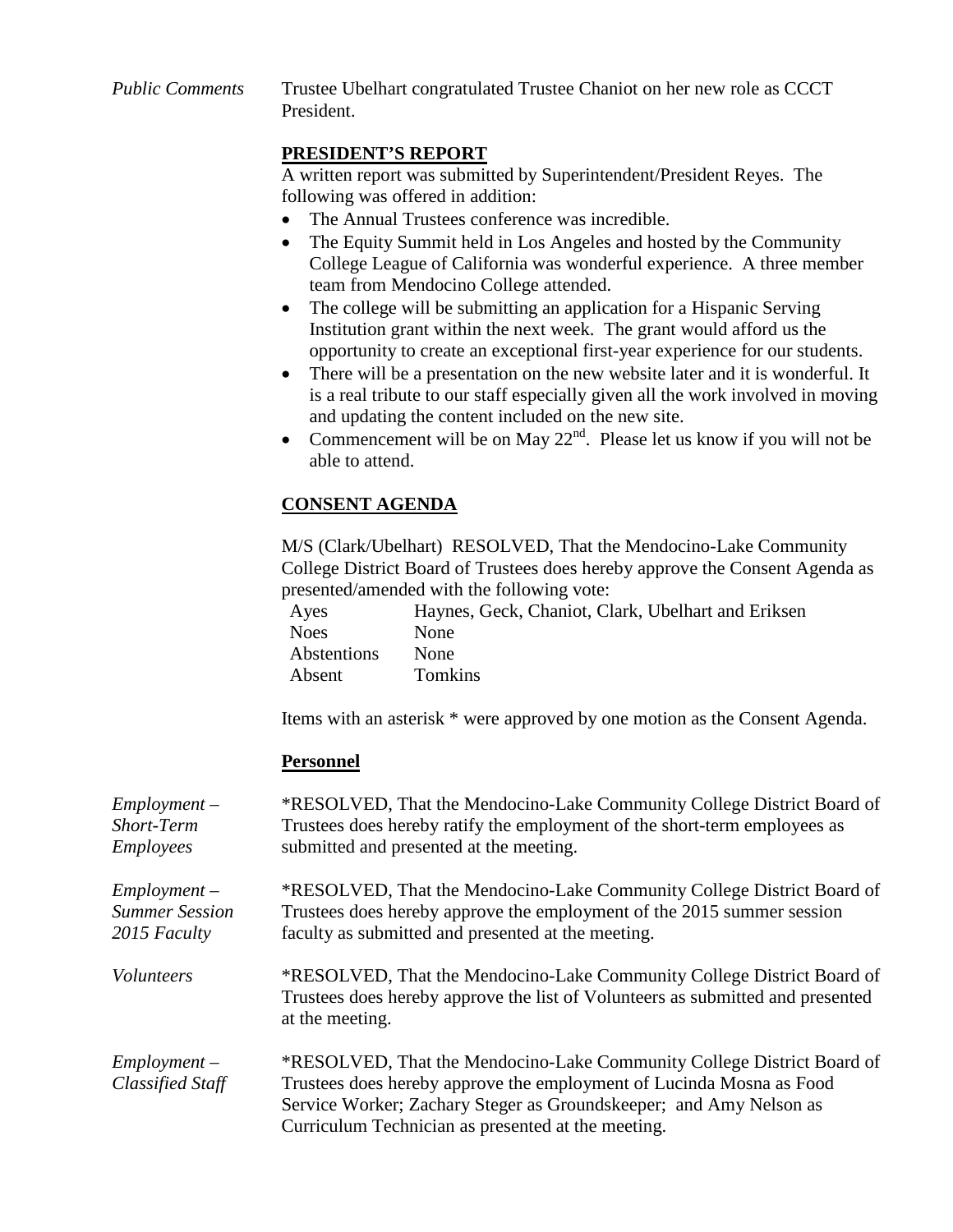| $Employment -$<br>Tenure-Track<br>Faculty                                                                               | *RESOLVED, That the Mendocino-Lake Community College District Board of<br>Trustees does hereby approve the employment of Viki Chaudrue as the Nursing<br>Director/Faculty as presented at the meeting.                                                                                                                               |
|-------------------------------------------------------------------------------------------------------------------------|--------------------------------------------------------------------------------------------------------------------------------------------------------------------------------------------------------------------------------------------------------------------------------------------------------------------------------------|
| $Employment -$<br>$Faculty -$<br>Categorically<br>Funded                                                                | *RESOLVED, That the Mendocino-Lake Community College District Board of<br>Trustees does hereby approve a temporary, non-tenure track, categorically-<br>funded full-time contract for Nora Danning for the 2015-16 year as presented at<br>the meeting.                                                                              |
| $Employment -$<br>Classified<br>Administrator                                                                           | *RESOLVED, That the Mendocino-Lake Community College District Board of<br>Trustees does hereby approve a Classified Administrator contract for Sabrina<br>Meyer, Director, Human Resources as presented at the meeting.                                                                                                              |
| Administrator<br>Contract<br>Amendment - Vice<br>Presidents                                                             | *RESOLVED, That the Mendocino-Lake Community College District Board of<br>Trustees does hereby approve the 1% salary increase contract amendment for<br>the Vice President of Administrative Services and the Vice President of<br>Education and Student Services effective July 1, 2015 as presented at the<br>meeting.             |
| Reclassification                                                                                                        | *RESOLVED, That the Mendocino-Lake Community College District Board of<br>Trustees does hereby approve the reclassification of Steve Oliveria from<br>Director of Maintenance and Operations to Director of Facilities as presented at<br>the meeting.                                                                               |
| Resignation/Retire<br>$ment - Classified$<br>Staff                                                                      | *RESOLVED, That the Mendocino-Lake Community College District Board of<br>Trustees does hereby ratify the resignation of Hope Patterson, and accepts the<br>resignations of Lynne Hartlip and Cindey Parker as presented at the meeting.                                                                                             |
| Mendocino-Lake<br>Community College<br>Classified<br><b>Bargaining</b><br>Unit/SEIU-Local<br>1021, 2015-16<br>Reopeners | *RESOLVED, That the Mendocino-Lake Community College District Board of<br>Trustees hereby receives the initial 2015-16 collective bargaining proposal as<br>presented at the meeting and directs the Superintendent/President to receive<br>public comments on this proposal prior to the June board meeting.                        |
| Mendocino-Lake<br>Community College<br>District 2015-16<br>Reopeners to<br>MLCCCBU/SEIU,<br><b>Local 1021</b>           | *RESOLVED, That the Mendocino-Lake Community College District Board of<br>Trustees hereby presents the District's initial 2015-16 collective bargaining<br>proposal to MLCCCBU/SEIU, Local 1021, and directs the<br>Superintendent/President to receive related public comments on this proposal<br>prior to the June board meeting. |
| Fiscal Report as of<br>March 31, 2015                                                                                   | <b>Other Items</b><br>*RESOLVED, That the Mendocino-Lake Community College District Board of<br>Trustees does hereby accept the fiscal report as submitted.                                                                                                                                                                          |
| Donation of<br>Automobile                                                                                               | *RESOLVED, That the Mendocino-Lake Community College District Board of<br>Trustees does hereby accept the automobile donation from David Lemon as<br>presented.                                                                                                                                                                      |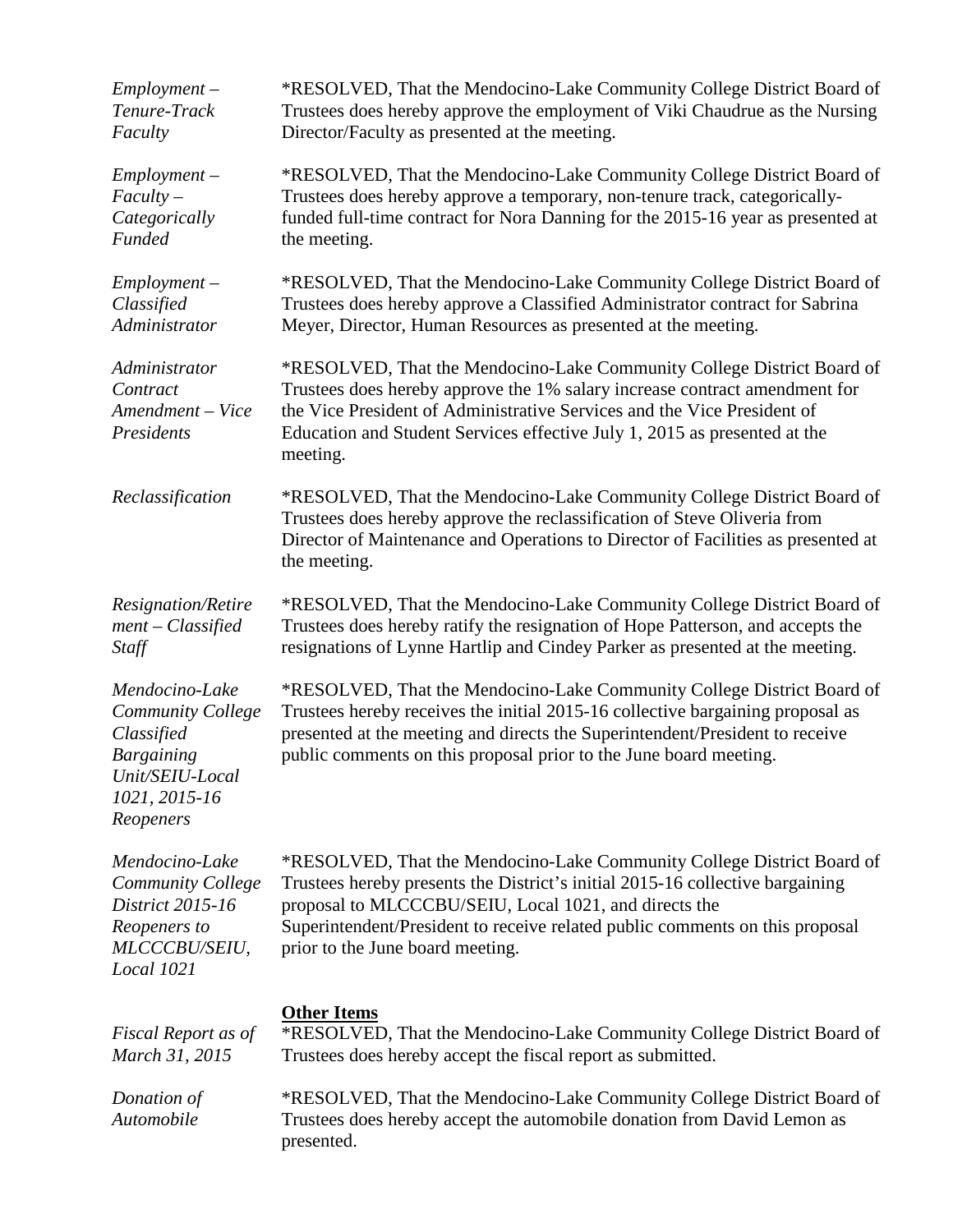| <b>Student Trustee</b> | *RESOLVED, That the Mendocino-Lake Community College District Board of     |
|------------------------|----------------------------------------------------------------------------|
| Privileges             | Trustees does hereby maintain the Student Trustee privileges as presented. |

# **TIME CERTAIN ITEM: 5:20 PM**

| Recognition of<br>Retirees                      | Barbara French, Lynne Hartlip, Kim Lyly and Hope Patterson were recognized<br>on their retirement from Mendocino College with a plaque and a personal note<br>from the members of the Board. The retirees in attendance briefly addressed<br>the Board.                                                                                                                                                                                                                                                                                                                                                                                              |
|-------------------------------------------------|------------------------------------------------------------------------------------------------------------------------------------------------------------------------------------------------------------------------------------------------------------------------------------------------------------------------------------------------------------------------------------------------------------------------------------------------------------------------------------------------------------------------------------------------------------------------------------------------------------------------------------------------------|
| Big Picture-New<br>Mendocino College<br>Website | An overview of the new Mendocino College website was presented by Karen<br>Christopherson, Director of Information Technology, Jessica Silva, Director of<br>Communication and Community Relations, and Tim Todd,<br>Programmer/Analyst.                                                                                                                                                                                                                                                                                                                                                                                                             |
|                                                 | Director Christopherson reviewed the various steps in the process for the<br>members of the Board. She stated early on in the design process there were two<br>designs which were presented by our consultant group. Student representatives<br>were included as members of the committee and were very helpful in soliciting<br>feedback from students on campus. Faculty members also participated by<br>surveying the students in their classes. The design chosen was very well<br>received by the students as a whole.                                                                                                                          |
|                                                 | Once the overall design was determined, the next project was to determine what<br>information should be migrated to the new site and what new information<br>needed to be created. With the assistance of Tim Todd and Erik Alfkin who<br>helped to train the staff on the various ways to input information, Room 700 in<br>the Lowry building was a busy place Monday through Friday from 1-3pm. The<br>IT support and training is continuing through the end of May and thereafter by<br>appointment.                                                                                                                                             |
|                                                 | Director Silva then expressed her thanks to both Tim Todd and Erik Alfkin who<br>have logged countless hours on this project especially over the past eight<br>weeks. She then proceeded to review the various areas of the website for the<br>Board members. She pointed out how the home page now includes a calendar<br>of upcoming events as well as links to our press releases which are under the<br>heading of recent college news. She also showed how you can scroll to the<br>bottom of the page where there is a listing of all of the main pages on the site.<br>This is a great way to locate a particular item you are searching for. |
|                                                 | The tabs at the top of the page include items which were determined by<br>committee to be important areas for our students. One of the best things about<br>our new site is it is mobile ready and is accessible via a cell phone which was<br>considered by the committee to be critical. There is also the availability to<br>change the language conveyed on the site at the very top of the page.                                                                                                                                                                                                                                                |
|                                                 | Director Silva reminded the members of the Board that this continues to be a                                                                                                                                                                                                                                                                                                                                                                                                                                                                                                                                                                         |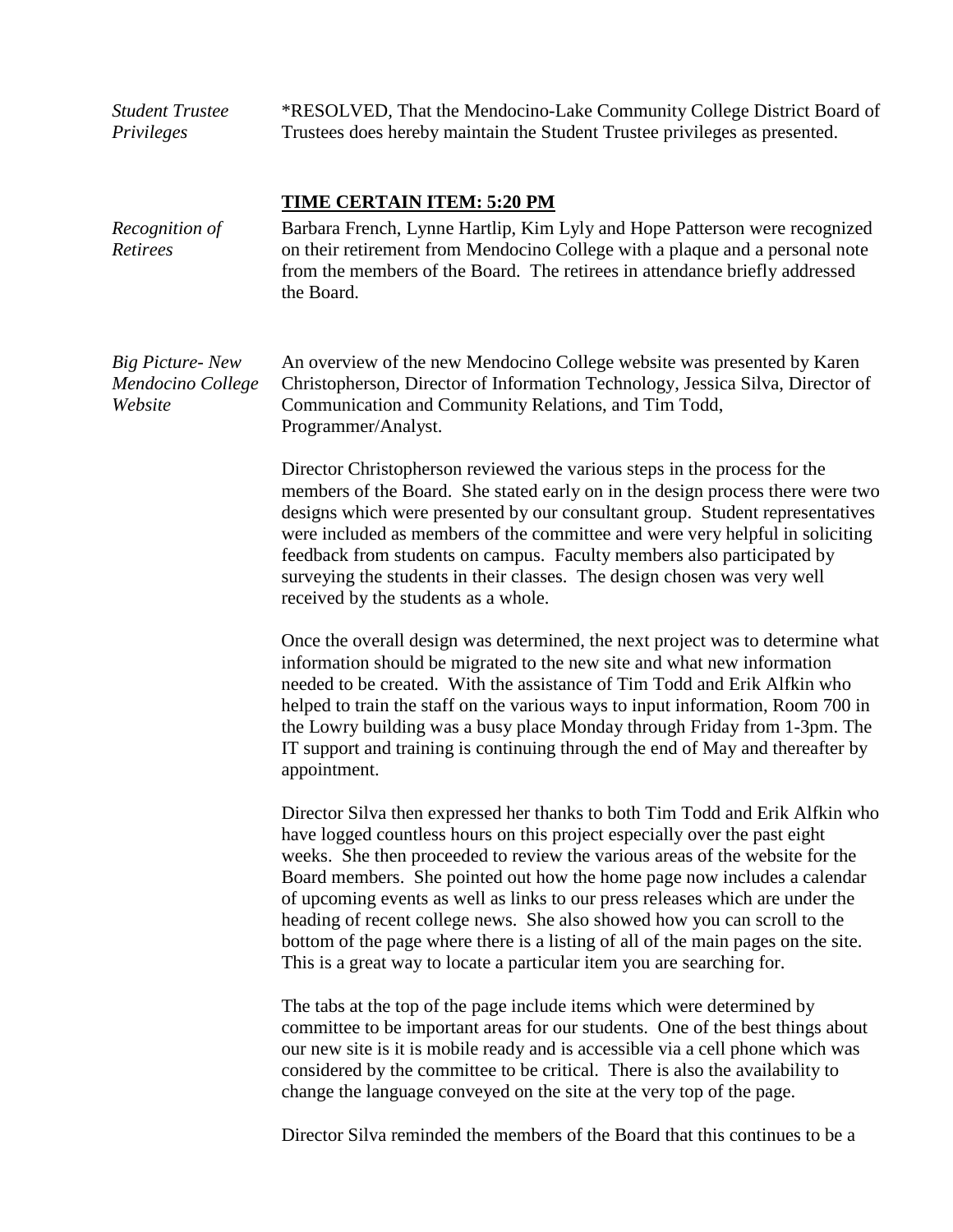work in progress and there are still some things we are currently rethinking but it is a great start to something even better.

S/P Reyes reiterated what a huge project and accomplishment the new website is and expressed his thanks to Directors Christopherson and Silva as well as Tim Todd and Erik Alfkin from the IT staff. He also thanked everyone involved for their contributions.

### **ACTION ITEMS**

| Quarterly Fiscal<br>Status Report-AB<br>2910         | The Quarterly Fiscal Status Report was presented by Vice President Cichocki<br>for review and acceptance. After review of the document, the Board took the<br>following action:<br>M/S (Clark/Chaniot) to accept the Quarterly Fiscal Status Report – AB 2910 as<br>presented. The motion was approved with the following vote:                                  |                                                                                                                                                                                                                                                                                                                                                                                               |
|------------------------------------------------------|------------------------------------------------------------------------------------------------------------------------------------------------------------------------------------------------------------------------------------------------------------------------------------------------------------------------------------------------------------------|-----------------------------------------------------------------------------------------------------------------------------------------------------------------------------------------------------------------------------------------------------------------------------------------------------------------------------------------------------------------------------------------------|
|                                                      | Ayes<br><b>Noes</b><br>Abstentions<br>Absent                                                                                                                                                                                                                                                                                                                     | Haynes, Geck, Chaniot, Clark, Ubelhart and Eriksen<br>None<br>None<br>Tomkins                                                                                                                                                                                                                                                                                                                 |
| <b>Board Policy</b><br>Revisions - Second<br>Reading | After discussion, it was determined there were no changes to be made to Board<br>Policy 5130, 5510, 5700 and 5750. The following action was then taken: M/S<br>(Clark/Ubelhart) RESOLVED, That the Mendocino-Lake Community College<br>District Board of Trustees does hereby adopt the Board policy revisions to<br>#5130, #5510, #5700 and #5750 as presented. |                                                                                                                                                                                                                                                                                                                                                                                               |
|                                                      | Ayes<br><b>Noes</b><br>Abstentions<br>Absent                                                                                                                                                                                                                                                                                                                     | Tomkins, Haynes, Geck, Chaniot, Clark, Ubelhart and<br>Eriksen<br>None<br>None<br>Tomkins                                                                                                                                                                                                                                                                                                     |
| Mission, Vision,<br>Values and Goals                 |                                                                                                                                                                                                                                                                                                                                                                  | After review of the Mission, Vision, Values and Goals presented, the Board<br>took the following action: M/S (Clark/Geck) RESOLVED, That the<br>Mendocino-Lake Community College District Board of Trustees does hereby<br>adopt the Mission, Vision, Values and Goals as presented.                                                                                                          |
|                                                      | Ayes<br><b>Noes</b><br>Abstentions<br>Absent                                                                                                                                                                                                                                                                                                                     | Haynes, Geck, Chaniot, Clark, Ubelhart and Eriksen<br>None<br>None<br>Tomkins                                                                                                                                                                                                                                                                                                                 |
| <b>District Priorities</b>                           | success, resulting in:                                                                                                                                                                                                                                                                                                                                           | After discussion among the Board members, it was determined the District<br>Priorities for the 2015-16 year will be:<br>Support the Superintendent/President and College to retain focus on student<br>Exploring student needs and educational trends to enhance student<br>success and support professional development opportunities that focus<br>on effective student success strategies. |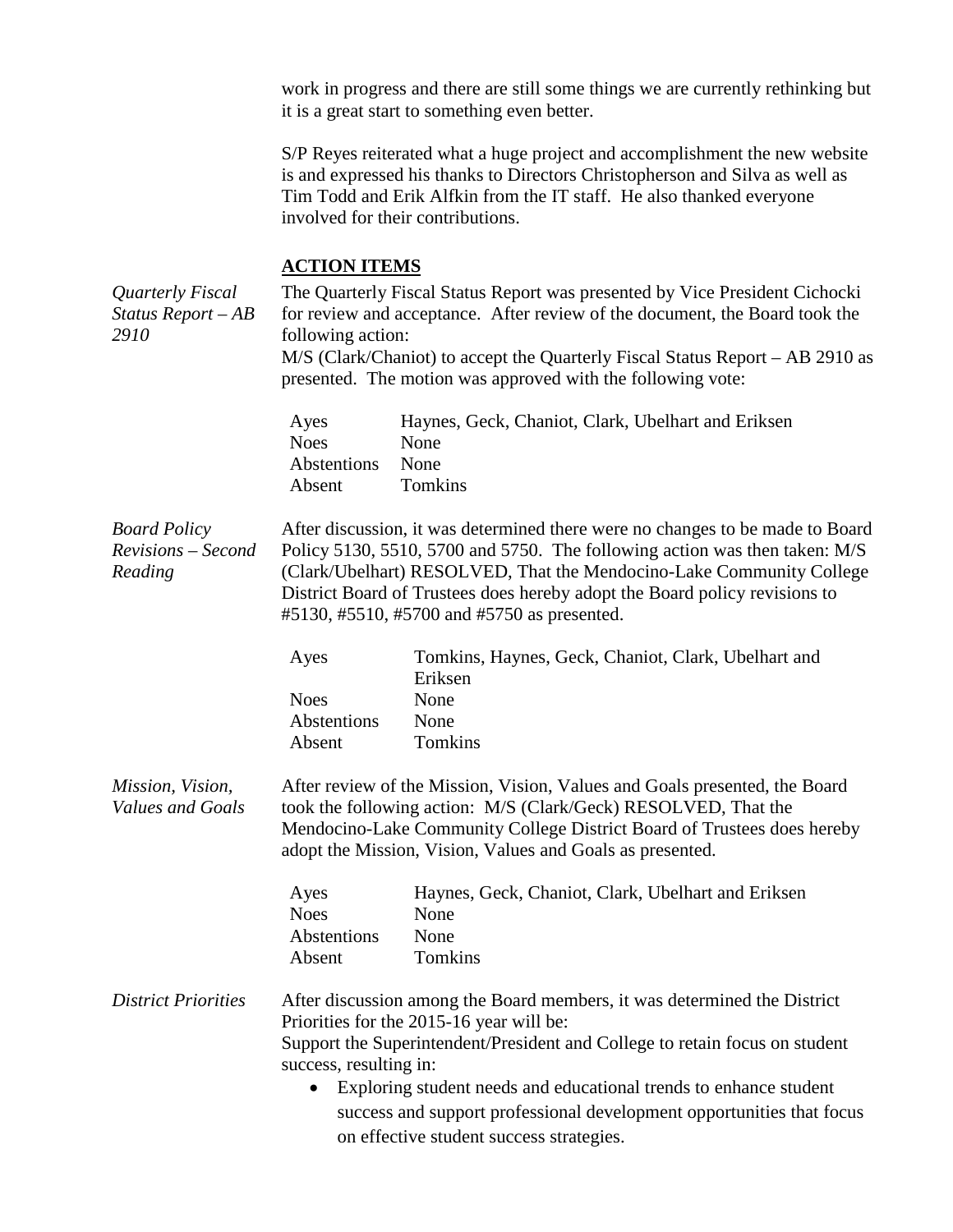- Strengthening our inclusive, equitable, and ethnically diverse college culture to be more welcoming to all students and increase access and support for underrepresented students.
- Solidifying partnerships with business and industry to implement best practices to help meet the economic and workforce needs of the students and the communities we serve.
- Maintaining a positive Accreditation status and sustaining the cycle of planning and assessment using participatory governance to reinforce our continuous improvement process.
- Continue to expand services to the Mendocino-Lake region through local collaborations with schools, business/industry, civic organizations, government, and community groups while fully considering a stronger presence on the coast if beneficial to the district and the community.
- Upholding the integrity of the College by continued adherence to all policies, including ethical, safety and legal requirements.

The Board then took the following action: M/S (Clark/Chaniot ) RESOLVED, That the Mendocino-Lake Community College District Board of Trustees does hereby adopt the District Priorities for the 2015-16 year as noted above.

| Ayes        | Haynes, Geck, Chaniot, Clark, Ubelhart and Eriksen |
|-------------|----------------------------------------------------|
| <b>Noes</b> | <b>None</b>                                        |
| Abstentions | <b>None</b>                                        |
| Absent      | Tomkins                                            |

## **INFORMATIONAL REPORTS**

A written report was submitted by Virginia Guleff, Vice President of Education and Student Services.

- Vice President Guleff added summer enrollments are currently very strong even with fewer sections being offered. Our imbedded counselors at the high school locations are helping to drive some of this activity. The Deans are also being very cautious with their scheduling of sections.
- Dean Kouanchao will be creating a comprehensive calendar for the year which will be shared with the members of the Board.
- Dual enrollment and concurrent enrollment was explained more in-depth for the members of the Board.
- The College is currently working on a Middle College which will focus on at-risk students.
- The Financial Literacy committee with the help of Financial Aid Director Velasco is currently working to introduce a financial literacy program to the college.

A written report was submitted by Eileen Cichocki, Vice President of Administrative Services. The following was offered in addition:

• The Ukiah campus suffered a major power outage during the night of Wednesday, May 6, 2015. We had staff responding to the outage beginning at 2:00AM. Power to everything but the PE and Library buildings were

Education and Student Services Report

*Administrative Services Report*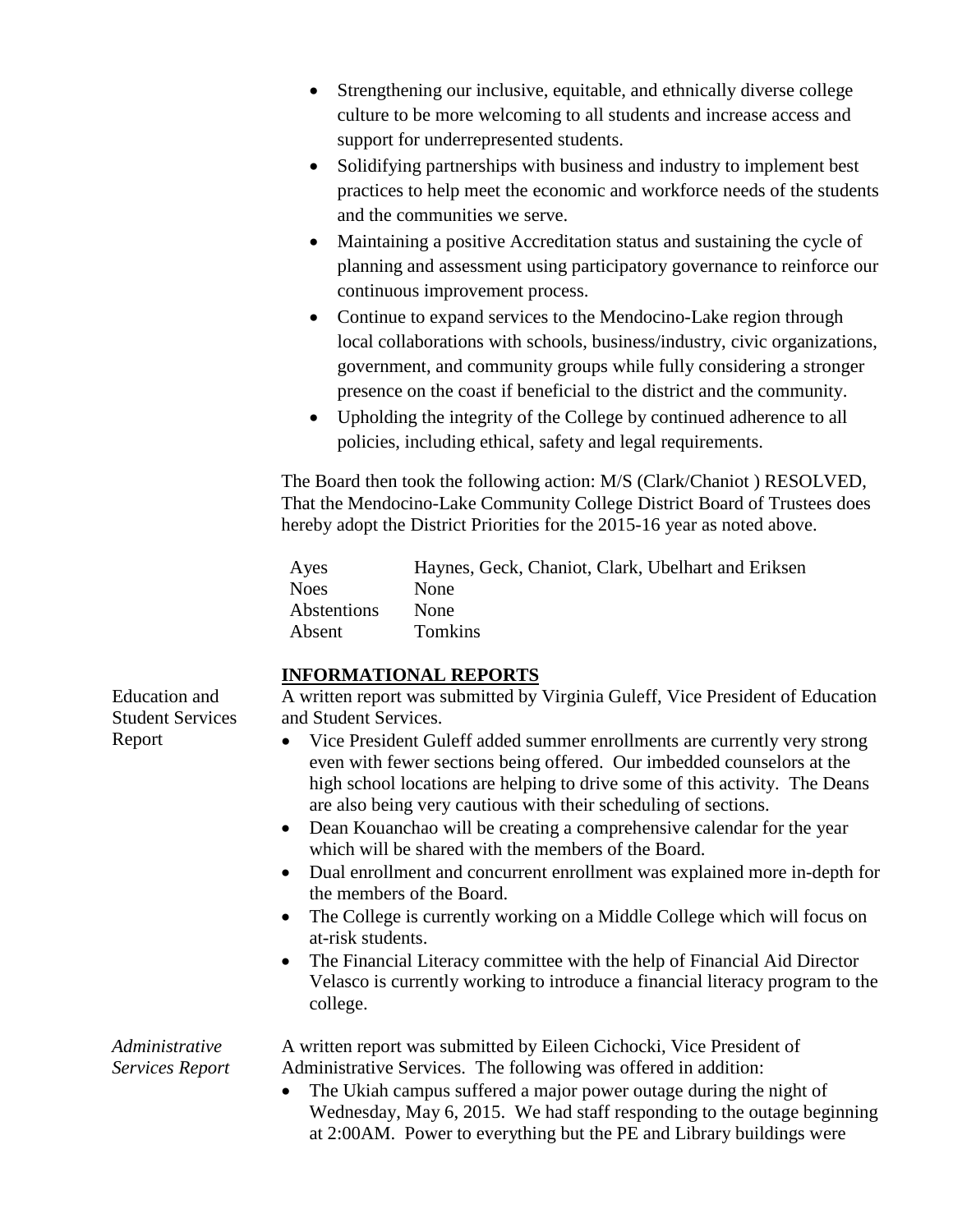|                                       | restored by Thursday morning and the two remaining buildings had power<br>restored as of today. The issue was identified by PG&E as a major cable<br>between the two buildings. Superintendent/President Reyes praised the<br>Vice Presidents for their professional handling of the situation.<br>The May revise budget is due to be released tomorrow. We have been<br>hearing that good news is coming for small colleges.<br>Vice President Cichocki will be attending the Association of Chief Business<br>Officers conference next week where she hopes to hear more regarding the<br>May budget revise.                                                                                                                                                                                                                                                                                                                                                       |
|---------------------------------------|----------------------------------------------------------------------------------------------------------------------------------------------------------------------------------------------------------------------------------------------------------------------------------------------------------------------------------------------------------------------------------------------------------------------------------------------------------------------------------------------------------------------------------------------------------------------------------------------------------------------------------------------------------------------------------------------------------------------------------------------------------------------------------------------------------------------------------------------------------------------------------------------------------------------------------------------------------------------|
| Mendocino College<br>Foundation, Inc. | A written report was presented by Katie Fairbairn, Executive Director of the<br>Mendocino College Foundation, Inc. The following information was presented<br>in addition:<br>Director Fairbairn expressed her thanks to the Board members who were<br>able to attend the Foundation workshop today which was led by Wilda<br>Shock. She anticipates action in support of several of the college needs<br>expressed at the workshop in the very near future. She will forward a list of<br>items discussed to the members of the Board of Trustees as well.<br>Director Fairbairn shared some information regarding parcels of property<br>$\bullet$<br>surrounding the college and informed the board the cost of creating an<br>additional ingress/egress is very costly.<br>The Foundation budget will now include a line item which will help to pay<br>$\bullet$<br>for the fiscal support services provided by the Mendocino College Fiscal<br>Services staff. |
| <b>Constituents Group</b><br>Reports  | Academic Senate:<br>A written report was submitted by the Academic Senate President Reid<br>Edelman.                                                                                                                                                                                                                                                                                                                                                                                                                                                                                                                                                                                                                                                                                                                                                                                                                                                                 |
|                                       | Trustee Clark expressed his thanks to Academic Senate President for the<br>detailed report which was very informative.                                                                                                                                                                                                                                                                                                                                                                                                                                                                                                                                                                                                                                                                                                                                                                                                                                               |
|                                       | <b>Classified Senate:</b><br>An oral report was presented by Classified Senate President Bushway during<br>which he recognized members of the classified staff who worked tirelessly on<br>the new website. Classified staff members mentioned included Nichole<br>Haydon, Anna Daugherty and Amy Nelson.                                                                                                                                                                                                                                                                                                                                                                                                                                                                                                                                                                                                                                                            |
|                                       | <b>Management/Supervisory/Confidential:</b><br>A written report was submitted by Management/Supervisory/Confidential<br>President Minerva Flores who stated she had nothing to add.                                                                                                                                                                                                                                                                                                                                                                                                                                                                                                                                                                                                                                                                                                                                                                                  |
|                                       | <u>ASMC:</u><br>A written report was submitted by Associated Students of Mendocino College<br>President Melissa Reynolds. Trustee Chaniot recognized Student Trustee<br>Castaneda for her help to include the reports from the students who attended the<br>SSCCC General Assembly.                                                                                                                                                                                                                                                                                                                                                                                                                                                                                                                                                                                                                                                                                  |
| <b>Health Benefits</b><br>Report      | The Health Benefits report was presented as information.                                                                                                                                                                                                                                                                                                                                                                                                                                                                                                                                                                                                                                                                                                                                                                                                                                                                                                             |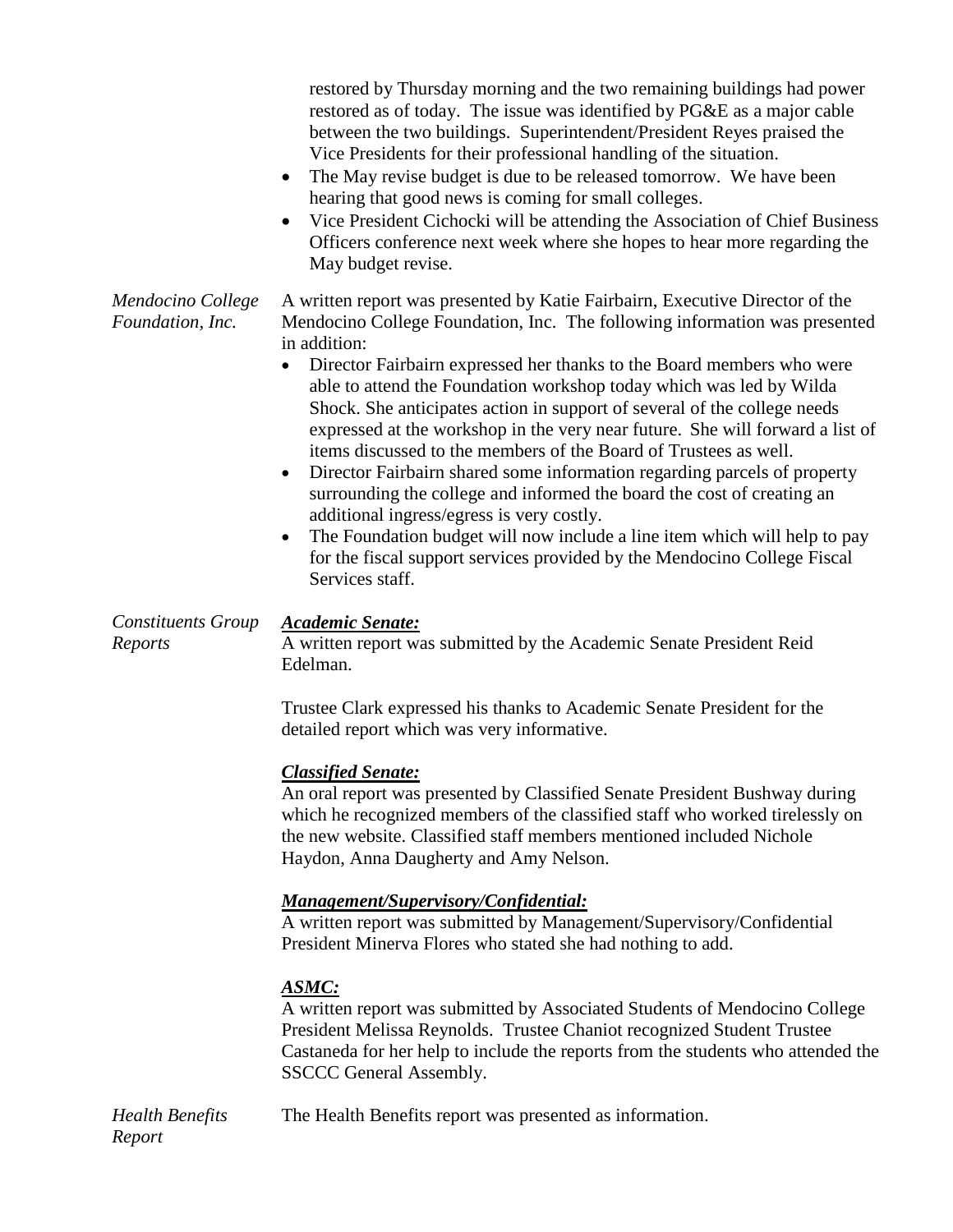| Memorandum of<br>Understanding with<br>Redwoods<br>Community College                | A draft of the Memorandum of Understanding with the Redwoods Community<br>College District which would be in effect through June 2017 was presented as<br>information.                                                                                                   |
|-------------------------------------------------------------------------------------|--------------------------------------------------------------------------------------------------------------------------------------------------------------------------------------------------------------------------------------------------------------------------|
| District                                                                            | Superintendent/President added this is a revised draft of the original document<br>submitted by College of the Redwoods. Mendocino College made a few<br>changes to the document which we felt would aid in strengthening our position<br>at the Mendocino Coast center. |
| <b>Board Policy</b><br>Additions and<br>Revisions – First<br>Reading                | The revisions to the Board policies are presented as information for review.<br>Voting on these revisions will take place at the June 2015 meeting.                                                                                                                      |
| Friends of<br>Mendocino College<br>Coastal Field<br>Station and Natural<br>Sciences | A final approved copy of the Friends of Mendocino College Coastal Field<br>Station and Natural Sciences affiliate organization is presented as information.<br>The information also includes a copy of the bylaws.                                                       |

### **TRUSTEE COMMUNICATION**

#### *Trustee Reports* **Oral report by Trustee Chaniot:**

- Trustee Chaniot informed the Board she introduced keynote speaker, John Hope Bryant at the Community College League of California Annual Trustees meeting. His address highlighted a few of the issues of underprivileged people and what those citizens need to do to be involved in the economic systems worldwide. He refers to those as "silver rights" which roughly translate into a right to compensation. Michael Houlihan and Bonnie Harvey also addressed the attendees. As the founders of Barefoot Wines, their presentation centered on entrepreneurship. During the presentation, Mr. Houlihan stated he feels the future lies with community college students.
- Community College League of California Board of Trustees has been busy interviewing candidates for the position of CEO. Larry Galizio, Ph.D. has now been chosen to lead the CCLC as its new CEO. Dr. Galizio comes from Oregon with both instructional and legislative experience.

### **Oral report by Trustee Eriksen:**

- Trustee Eriksen stated she attended plant sale in the agriculture department as well as the workshop held by the Foundation today.
- She distributed the AAUW scholarships at the awards event followed by attending the CAMP ceremonies.
- Trustee Eriksen also shared an article she found interesting on Health Careers.

### **Oral report by Trustee Haynes:**

• Trustee Haynes stated the Board received a thank-you from William